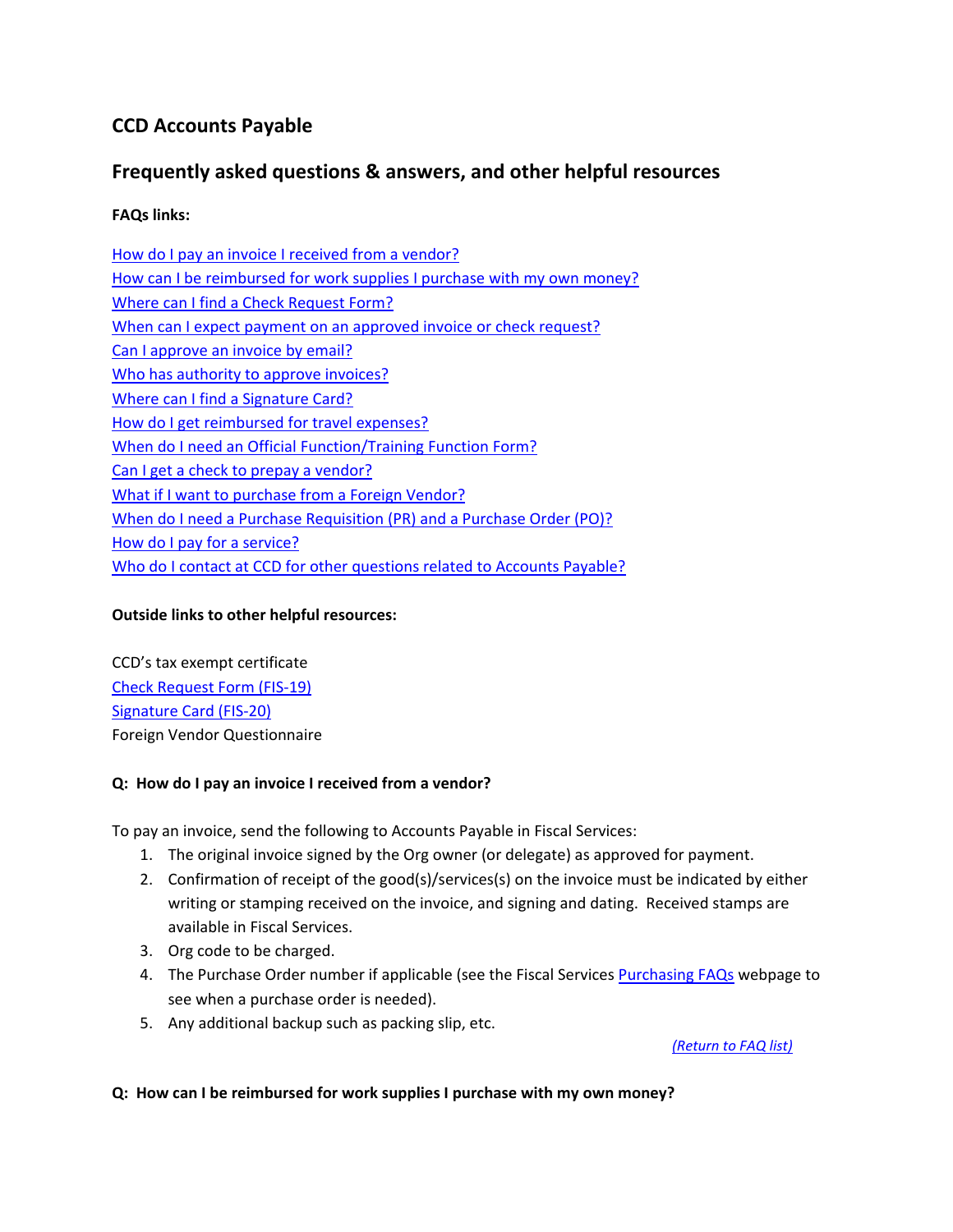- 1. Provide the vendor with CCD's tax exempt certificate at the time of purchase. Sales tax is not reimbursable.
- 2. Complete a Check Request Form and obtain appropriate approval signatures.
- 3. Attach the original detailed invoices/receipts for all purchases.
- 4. If purchase was for an Official Function, attach the original, approved Official Function/Training Function Form (FIS‐18).
- 5. Send all documents to Accounts Payable in Fiscal Services for payment.

*(Return to FAQ list)*

#### **Q: Where can I find a Check Request Form?**

All Fiscal Services forms are located on the Faculty & Staff Forms & Documents webpage. You can find the form there or click the link above in "Outside links to other helpful resources".

*(Return to FAQ list)*

#### **Q: When can I expect payment on an approved invoice or check request?**

Approved invoices and check requests with all the required documents received by Fiscal Services by 1:00 p.m. on Friday will be included in the following week's check run. Checks are delivered to Fiscal Services on Thursday and are usually ready for pick‐up/mailing by early afternoon. You may request to pick up a check, or have it mailed to the payee/vendor.

*(Return to FAQ list)*

#### **Q: Can I approve an invoice by email?**

You may approve an invoice payment by email only when Fiscal Services receives the original invoice and sends you an email request for receipt verification and approval.

*(Return to FAQ list)*

#### **Q: Who has authority to approve invoices?**

With a signature card on file in Fiscal Services, the following have approval authority. They may also delegate authority up to their dollar limit to another employee.

Org Owner – up to \$3,000 Chair – up to  $$5,000$ Dean/Director – up to \$10,000 Vice President – up to \$50,000 President – up to \$200,000

*(Return to FAQ list)*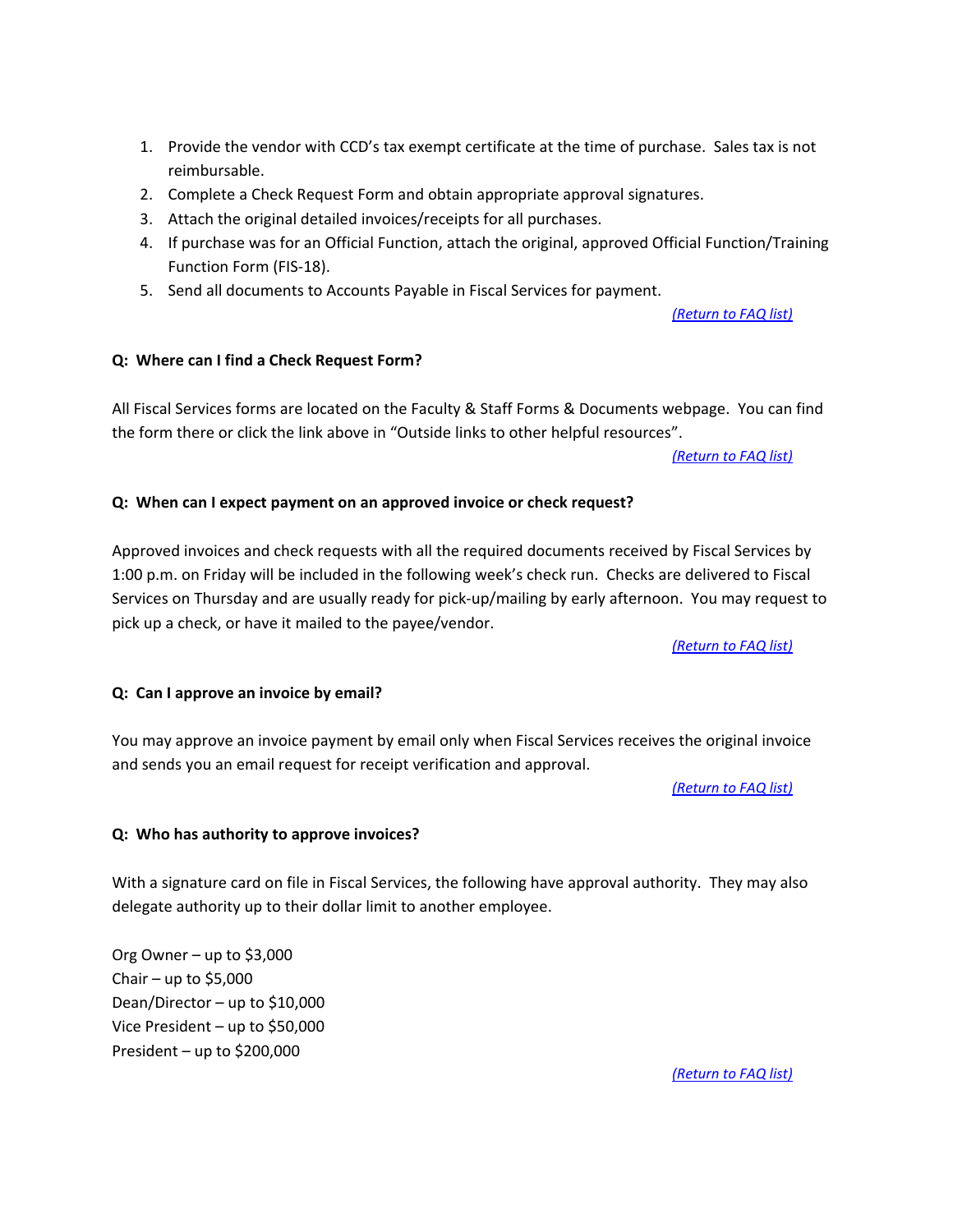#### **Q: Where can I find a Signature Card?**

All Fiscal Services forms are located on the Faculty & Staff Forms & Documents webpage. You can find the form there or click the link above in "Outside links to other helpful resources".

*(Return to FAQ list)*

#### **Q: How do I get reimbursed for travel expenses?**

See instructions under Mileage/Travel Reimbursement Request on the Fiscal Services Travel webpage.

*(Return to FAQ list)*

#### **Q: When do I need an Official Function/Training Function Form?**

This form is required for all official functions and any meetings or trainings where food will be served. The form (FIS-18) is located on the **Faculty/Staff Forms & Documents webpage under Fiscal Services.** 

#### *(Return to FAQ list)*

#### **Q: Can I get a check to prepay a vendor?**

To prepare a check, Fiscal Services requires the following:

- 1. Completed and approved Check Request form.
- 2. The original detailed invoice, application/membership form, etc.
- 3. If purchase is related to an Official Function, the original approved Official Function/Training Function Form.

Prepayments are also reviewed and approved by CCD's Controller. Approved and received invoices with all the required documents received by Fiscal Services by 1:00 on Friday will be included in the following week's check run. Checks are delivered to Fiscal Services on Thursday and are usually ready for pickup/mailing by early afternoon. You may request to have the check held at Fiscal Services for pick‐up if you do not want the check mailed.

*(Return to FAQ list)*

#### **Q: What if I want to purchase from a Foreign Vendor?**

We are required by the IRS to withhold taxes when purchasing services from foreign vendors unless they have a U.S. Taxpayer Identification Number (TIN) or a representative with a TIN in this country. The system office has requested that all potential purchases be reviewed by CCCS's legal department, as well as our auditors to ascertain if withholding will be required. The cost for this review will be passed on to the college (the cost for the auditors review by a partner is approximately \$375.00 per hour). When considering the purchase of services from a foreign vendor, you will need to add these additional costs